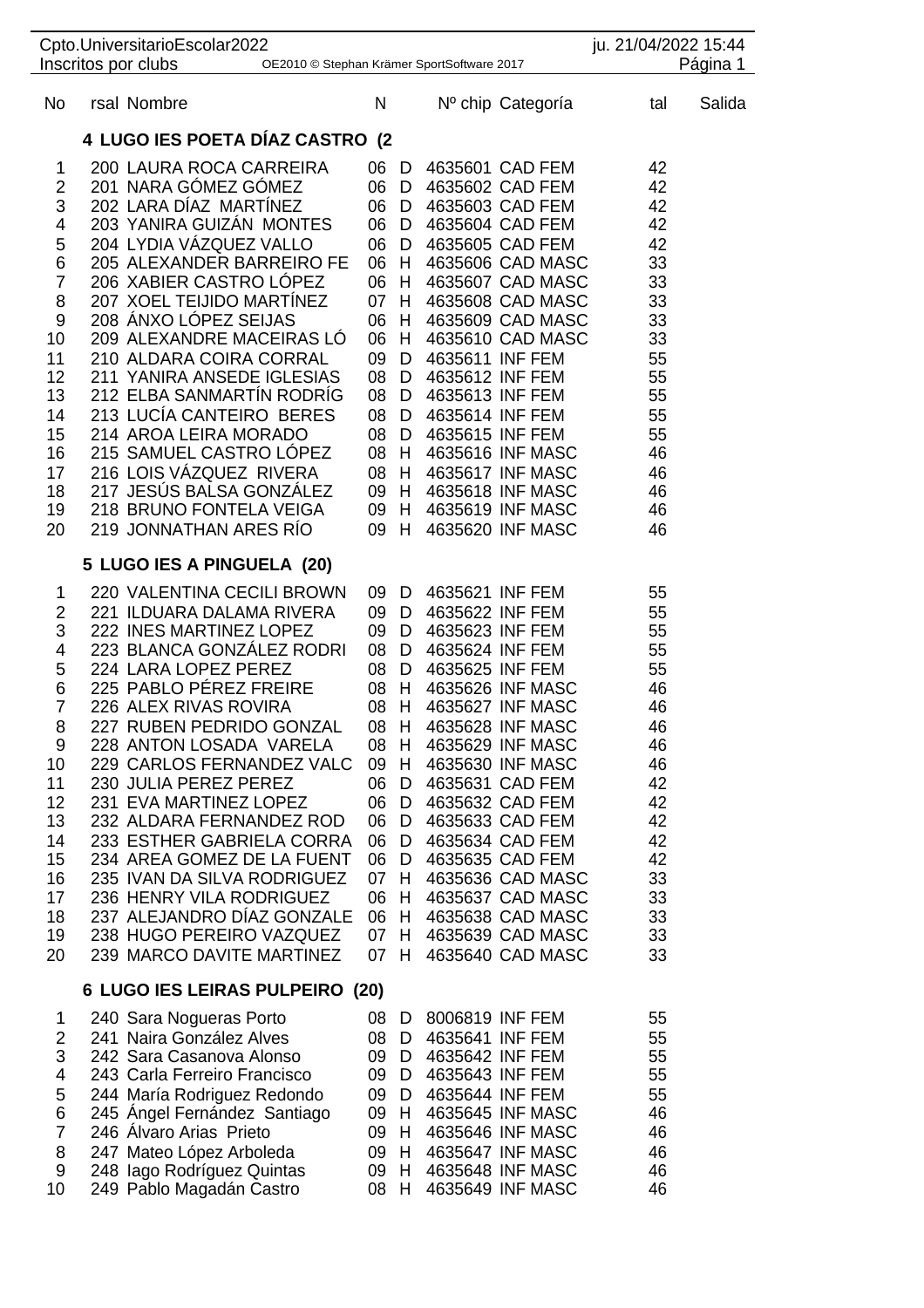|                                                                                             | Cpto.UniversitarioEscolar2022<br>Inscritos por clubs                                                                                                                                                                                                                                                                                                                | OE2010 © Stephan Krämer SportSoftware 2017                 |                                                                   |                                                                                     |                                                                                                                                                                                                                          | ju. 21/04/2022 15:44                                                       | Página 2 |
|---------------------------------------------------------------------------------------------|---------------------------------------------------------------------------------------------------------------------------------------------------------------------------------------------------------------------------------------------------------------------------------------------------------------------------------------------------------------------|------------------------------------------------------------|-------------------------------------------------------------------|-------------------------------------------------------------------------------------|--------------------------------------------------------------------------------------------------------------------------------------------------------------------------------------------------------------------------|----------------------------------------------------------------------------|----------|
| No                                                                                          | rsal Nombre                                                                                                                                                                                                                                                                                                                                                         | Ν                                                          |                                                                   |                                                                                     | Nº chip Categoría                                                                                                                                                                                                        | tal                                                                        | Salida   |
|                                                                                             | 6 LUGO IES LEIRAS PULPEIRO (20)                                                                                                                                                                                                                                                                                                                                     |                                                            |                                                                   |                                                                                     | (cont.)                                                                                                                                                                                                                  |                                                                            |          |
| 11<br>12<br>13<br>14<br>15<br>16<br>17<br>18<br>19<br>20                                    | 250 Carla Adán García<br>251 Sergio Pena Prieto<br>252 Samuel Manín García<br>253 Aarón Fernández Pelarigo<br>254 Jorge Blanco Villamor<br>255 Yago Rubinos Vázquez<br>256 Anne Ziyan Saavedra Otero<br>257 Laura Sofía Casaña Gaviria<br>258 Nuria Ledo Rodríguez<br>259 Paula Núñez Ramirez                                                                       | 06                                                         | D<br>06 H<br>07 H<br>07 H<br>07 D                                 |                                                                                     | 4635650 CAD FEM<br>4635651 CAD MASC<br>4635652 CAD MASC<br>4635653 CAD MASC<br>06 H 4635654 CAD MASC<br>06 H 4635655 CAD MASC<br>06 D 4635656 CAD FEM<br>06 D 4635657 CAD FEM<br>07 D 4635658 CAD FEM<br>4635659 CAD FEM | 42<br>33<br>33<br>33<br>33<br>33<br>42<br>42<br>42<br>42                   |          |
|                                                                                             | 7 OURENSE IES AQUIS QUERQUERN                                                                                                                                                                                                                                                                                                                                       |                                                            |                                                                   |                                                                                     |                                                                                                                                                                                                                          |                                                                            |          |
| 1<br>2<br>3<br>4<br>5<br>6<br>$\overline{7}$<br>8<br>9<br>10                                | <b>260 MARTA MONTES BUSTOS</b><br>261 UXIA RODRIGUEZ ALVAREZ<br>262 LEIRE PÉREZ FERREIRA<br>263 ANDREA FIDALGO GONZÁL<br>264 ÁNGELA PÉREZ VÁZQUEZ<br>265 LUCÍA RANDINO RODRÍGUE<br>266 CLAUDIA GONZÁLEZ RODRÍ<br>267 CHLOË EDELWEISS GONZ<br>268 REBECA DOBAÑO FERNÁN<br>269 JOSÉ ENRIQUE SILVA RAM                                                                 | 07<br>07<br>07<br>07<br>09<br>09<br>09<br>06               | 06 D<br>D<br>D<br>D<br>D<br>H                                     | D 4635665 INF FEM<br>D 4635666 INF FEM<br>09 D 4635667 INF FEM<br>D 4635668 INF FEM | 4635660 CAD FEM<br>4635661 CAD FEM<br>4635662 CAD FEM<br>4635663 CAD FEM<br>4635664 CAD FEM<br>4635669 CAD MASC                                                                                                          | 42<br>42<br>42<br>42<br>42<br>55<br>55<br>55<br>55<br>33                   |          |
|                                                                                             | 8 OURENSE CPI VIRXE DOS REMEDI                                                                                                                                                                                                                                                                                                                                      |                                                            |                                                                   |                                                                                     |                                                                                                                                                                                                                          |                                                                            |          |
| 1<br>$\overline{\mathbf{c}}$<br>3<br>4<br>5<br>6<br>7<br>8                                  | 270 Maina Forest<br>271 Anabel Arias Rodríguez<br>272 Iria Vázquez González<br>273 Yun Forest<br>274 Liberto Lozano Ramirez<br>275 Jose Ignacio Parra Brenke<br>276 Ayün Piquard Torres<br>277 Cibrán Porto Vázquez                                                                                                                                                 |                                                            | 09 H<br>09 H                                                      | 09 D 4635670 INF FEM<br>09 D 4635671 INF FEM<br>09 D 4635672 INF FEM                | 09 H 4635673 INF MASC<br>09 H 4635674 INF MASC<br>08 H 4635675 INF MASC<br>4635676 INF MASC<br>4635677 INF MASC                                                                                                          | 55<br>55<br>55<br>46<br>46<br>46<br>46<br>46                               |          |
|                                                                                             | 9 OURENSE CPI ANTONIO FAILDE (1                                                                                                                                                                                                                                                                                                                                     |                                                            |                                                                   |                                                                                     |                                                                                                                                                                                                                          |                                                                            |          |
| 1<br>$\overline{2}$<br>3<br>4<br>5<br>6<br>$\overline{7}$<br>8<br>9<br>10<br>11<br>12<br>13 | 278 ARANTXA VÁZQUEZ QUIRO<br>279 HELENA MOUTA LOPEZ<br>280 IRIA LÓPEZ TEIXEIRA<br>281 SAMUEL DIZ LÓPEZ<br>282 ANXO CAO GREGORIO<br>283 ANDRÉS NÓVOA TABOADA<br>284 IAGO DE LIMA FERNÁNDEZ<br>285 ANGEL SEOANE NÓVOA<br>286 LOAIRA BÓVEDA UREÑA<br>287 ARIADNE ROSADO SOTEL<br>288 PAULA IGLESIAS MADRIÑAN<br>289 ANTIA VÁZQUEZ BARREIRA<br>290 SIMARA LOPES DELGADO | 08<br>08<br>08<br>08<br>08<br>07<br>07<br>07<br>07<br>07 D | 08 D<br>08 D<br>D<br>07 H<br>H<br>H<br>H<br>H<br>D<br>D<br>D<br>D | 4635678 INF FEM<br>4635679 INF FEM<br>4635680 INF FEM                               | 4635681 CAD MASC<br>4635682 INF MASC<br>4635683 INF MASC<br>4635684 INF MASC<br>4635685 INF MASC<br>4635686 CAD FEM<br>4635687 CAD FEM<br>4635688 CAD FEM<br>4635689 CAD FEM<br>4635690 CAD FEM                          | 55<br>55<br>55<br>33<br>46<br>46<br>46<br>46<br>42<br>42<br>42<br>42<br>42 |          |
|                                                                                             | <b>10 OURENSE IES XERMAN ANCOCHE</b>                                                                                                                                                                                                                                                                                                                                |                                                            |                                                                   |                                                                                     |                                                                                                                                                                                                                          |                                                                            |          |
| 1<br>$\overline{c}$<br>3<br>4                                                               | 291 IKER PÉREZ ÁLVAREZ<br>292 NICOLAS SIERRA RIOZ<br>293 TIAGO BALOIRA ALVAREZ<br>294 JAIRO ÁLVAREZ GARCÍA                                                                                                                                                                                                                                                          | 07                                                         | 07 H<br>07 H<br>07 H<br>H                                         |                                                                                     | 4635691 CAD MASC<br>4635692 CAD MASC<br>4635693 CAD MASC<br>4635694 CAD MASC                                                                                                                                             | 33<br>33<br>33<br>33                                                       |          |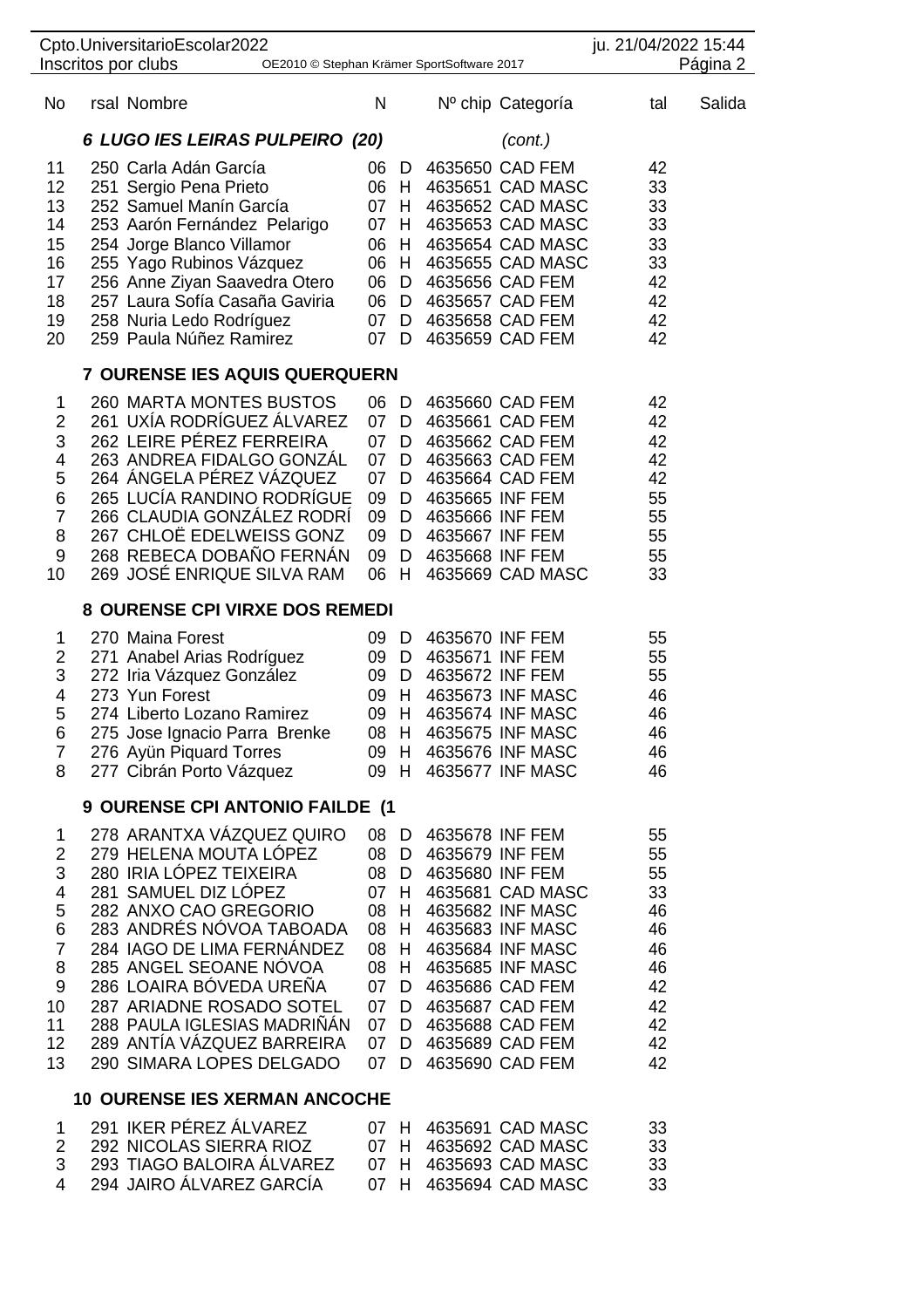|                                                                           | Cpto.UniversitarioEscolar2022<br>Inscritos por clubs<br>OE2010 © Stephan Krämer SportSoftware 2017                                                                                                                                                                                   |                                                      |                                                  |                                                                                             |                                                                                                                                                                                                                            | ju. 21/04/2022 15:44                                     | Página 3 |
|---------------------------------------------------------------------------|--------------------------------------------------------------------------------------------------------------------------------------------------------------------------------------------------------------------------------------------------------------------------------------|------------------------------------------------------|--------------------------------------------------|---------------------------------------------------------------------------------------------|----------------------------------------------------------------------------------------------------------------------------------------------------------------------------------------------------------------------------|----------------------------------------------------------|----------|
| No                                                                        | rsal Nombre                                                                                                                                                                                                                                                                          | N                                                    |                                                  |                                                                                             | Nº chip Categoría                                                                                                                                                                                                          | tal                                                      | Salida   |
|                                                                           | <b>10 OURENSE IES XERMAN ANCOCHE</b>                                                                                                                                                                                                                                                 |                                                      |                                                  |                                                                                             | (cont.)                                                                                                                                                                                                                    |                                                          |          |
| 5<br>6<br>7<br>8<br>9                                                     | 295 PAULA DIÉGUEZ VILARIÑO<br>296 RUTH GARCÍA PEÑA<br>297 YARA GONZALEZ ROJO<br>298 LUCÍA RODRÍGUEZ FERNÁ<br>299 VIOLETA PÉREZ PAZ                                                                                                                                                   | 07 D<br>07<br>07<br>07<br>07                         | D<br>D<br>D<br>D                                 |                                                                                             | 4635695 CAD FEM<br>4635696 CAD FEM<br>4635697 CAD FEM<br>4635698 CAD FEM<br>4635699 CAD FEM                                                                                                                                | 42<br>42<br>42<br>42<br>42                               |          |
|                                                                           | 11 OURENSE PABLO VI - FÁTIMA (5)                                                                                                                                                                                                                                                     |                                                      |                                                  |                                                                                             |                                                                                                                                                                                                                            |                                                          |          |
| 1<br>2<br>3<br>4<br>5                                                     | 300 HUGO ARIAS CARRACEDO<br>301 JOSÉ ARIAS NIEVES<br>302 DAVID BLANCO ANTA<br>303 DANIEL BLANCO LÓPEZ<br>304 PABLO GARCÍA ARIAS                                                                                                                                                      | 06 H<br>06<br>06<br>06<br>07                         | H<br>H<br>H.                                     |                                                                                             | 8664991 CAD MASC<br>8074001 CAD MASC<br>4635700 CAD MASC<br>H 7210989 CAD MASC<br>4635701 CAD MASC                                                                                                                         | 33<br>33<br>33<br>33<br>33                               |          |
|                                                                           | 12 PONTEVEDRA CPI DA CAÑIZA (9)                                                                                                                                                                                                                                                      |                                                      |                                                  |                                                                                             |                                                                                                                                                                                                                            |                                                          |          |
| 1<br>$\overline{c}$<br>3<br>4<br>5<br>6<br>$\overline{7}$<br>8<br>9       | 305 MARTA GIL FERNANDEZ<br>306 EIRE GONZALEZ DOMINGU<br>307 MARTINA MARCHITELLI BA<br>308 KARLA RODRIGUEZ DOMIN<br>309 SABELA RODRIGUEZ PARA<br>310 IAGO ALVAREZ DOMINGUEZ<br>311 GABRIEL RIVELA REY<br>312 JAIRO DOMINGUEZ PEREIR<br>313 XAVIER BLANCO RODRIGU                      | 08<br>08<br>08<br>08<br>08<br>08<br>08<br>08<br>08   | D<br>D<br>D<br>D<br>D<br>H.<br>$H_{-}$<br>H<br>H | 4635702 INF FEM<br>4635703 INF FEM<br>4635704 INF FEM<br>4635705 INF FEM<br>4635706 INF FEM | 4635707 INF MASC<br>4635708 INF MASC<br>4635709 INF MASC<br>4635710 INF MASC                                                                                                                                               | 55<br>55<br>55<br>55<br>55<br>46<br>46<br>46<br>46       |          |
|                                                                           | <b>13 PONTEVEDRA COLEGIO DIVINO SA</b>                                                                                                                                                                                                                                               |                                                      |                                                  |                                                                                             |                                                                                                                                                                                                                            |                                                          |          |
| 1<br>2<br>3<br>4<br>5<br>6<br>$\overline{7}$<br>8<br>9<br>10              | 314 NAIA ALVAREZ RIVERO<br>315 ZOE RAJO MONTENEGRO<br>316 ALEXIA RAJO MONTENEGR<br>317 MARIA RODRIGUEZ PEREZ<br>318 ALBA SOUTO BARROSO<br>319 SAMUEL FERNANDEZ MART<br>320 LEO MACIEL CASAS<br>321 Brais Novoa Borjas<br>322 MARTIN VALLE PESTAÑA<br>323 JORGE LOPEZ ALONSO          | 08 D<br>08<br>08<br>08<br>08 D<br>08 H<br>08<br>08 H | D<br>D<br>D                                      | 4635711 INF FEM<br>4635712 INF FEM<br>4635713 INF FEM<br>4635714 INF FEM<br>2009989 INF FEM | 4635715 INF MASC<br>08 H 4635716 INF MASC<br>08 H 4635717 INF MASC<br>H 4635718 INF MASC<br>4635719 INF MASC                                                                                                               | 55<br>55<br>55<br>55<br>55<br>46<br>46<br>46<br>46<br>46 |          |
|                                                                           | 14 PONTEVEDRA CPI O PROGRESO (                                                                                                                                                                                                                                                       |                                                      |                                                  |                                                                                             |                                                                                                                                                                                                                            |                                                          |          |
| 1<br>$\overline{2}$<br>3<br>4<br>5<br>6<br>$\overline{7}$<br>8<br>9<br>10 | 324 RAUL FERNANDEZ BUSTO<br>325 ALEJANDRO GONZALEZ TO<br>326 MANUEL LOPEZ GARCIA<br>327 DIEGO MENDEZ LAGO<br>328 ALEJANDRO BEGEGA LEO<br>329 ARIANNA CAMPOS LOUREI<br>330 NEREA CASCALLAR BUST<br>331 ALBA ISORNA FELPETO<br>332 NATALIA MAGARIÑOS CON<br>333 ANTIA SUSAVILA LORENZO | 07 H<br>06 H<br>07 H<br>06<br>07 D                   |                                                  |                                                                                             | 4635720 CAD MASC<br>4635721 CAD MASC<br>4635722 CAD MASC<br>07 H 4635723 CAD MASC<br>07 H 4635724 CAD MASC<br>D 4635725 CAD FEM<br>07 D 4635726 CAD FEM<br>07 D 4635727 CAD FEM<br>07 D 4635728 CAD FEM<br>4635729 CAD FEM | 33<br>33<br>33<br>33<br>33<br>42<br>42<br>42<br>42<br>42 |          |
|                                                                           | 15 Pontevedra IES A XUNQUEIRA II (10                                                                                                                                                                                                                                                 |                                                      |                                                  |                                                                                             |                                                                                                                                                                                                                            |                                                          |          |
| 1<br>2<br>3<br>4                                                          | 334 Carlos Redondo Álvarez<br>335 Marcos Fraguas Cochón<br>336 Rodrigo Nieto Castells<br>337 Jairo Costa Gude                                                                                                                                                                        |                                                      | H.                                               |                                                                                             | H 4635730 INF MASC<br>H 4635731 INF MASC<br>H 4635732 INF MASC<br>4635733 INF MASC                                                                                                                                         | 46<br>46<br>46<br>46                                     |          |